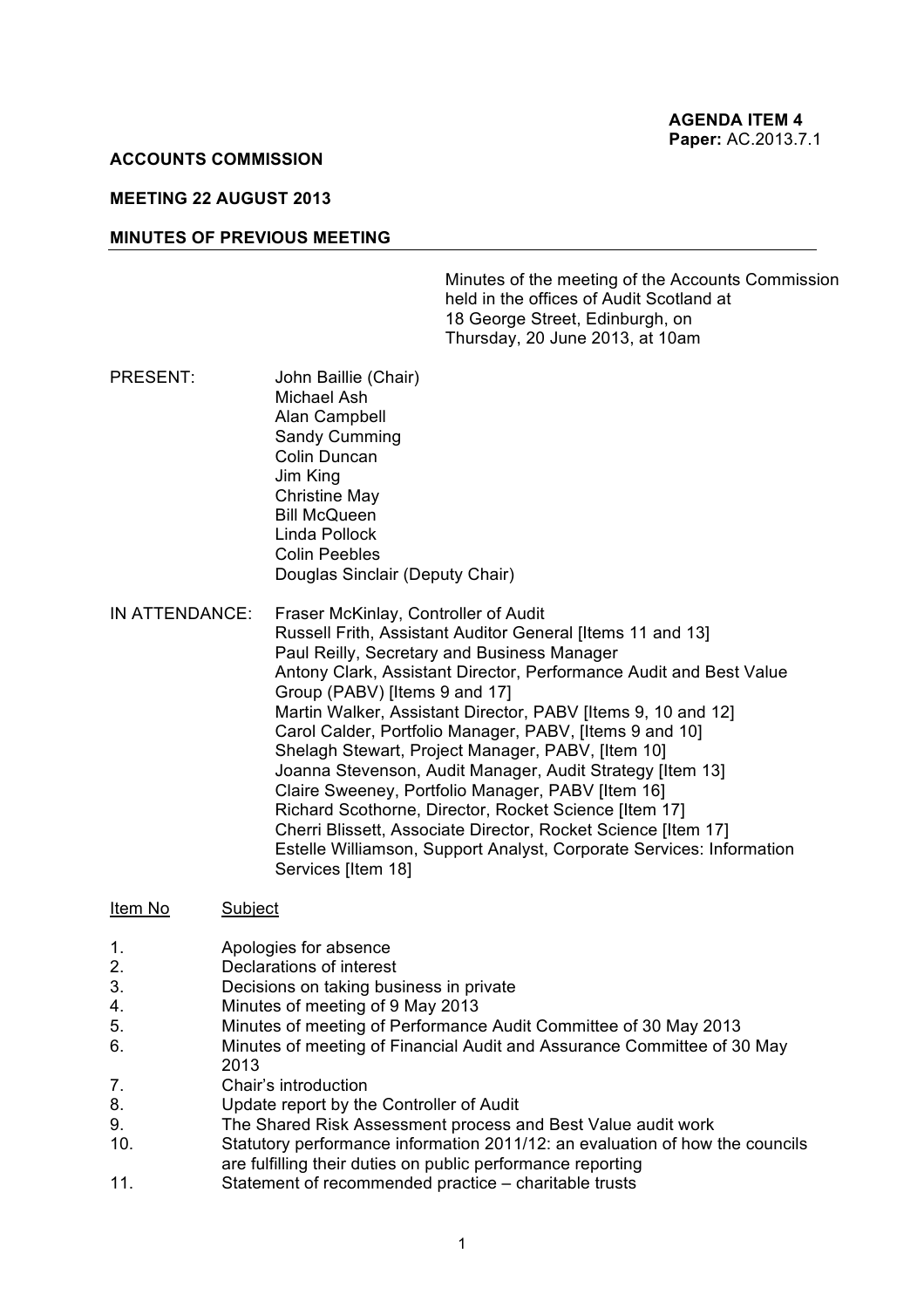- 12. Discussion paper on the scrutiny of arm's length external organisations
- 13. Annual Audit Scotland transparency and quality report
- 14. Accounts Commission business planning cycle
- 15. Any other business
- 16. Health and social care integration
- 17. Independent evaluation of the first audits of community planning partnerships
- 18. Accounts Commission secure portal

# 1. Apologies for absence

It was noted that apologies for absence had been received from Graham Sharp.

2. Declarations of interest

The following declarations of interest were made:

- Michael Ash, in item 16, as Chair of East Lothian Community Health Partnership and a member of East Lothian Community Planning Partnership.
- Alan Campbell, in item 9, as a former Chief Executive of Aberdeenshire Council.
- Colin Duncan, in item 12, as his wife is a director (non-remunerated) of an organisation which provides support services to South Ayrshire Council for homeless people living in the authority area.
- Christine May, in item 12, as Vice-Chairman of Fife Cultural Trust.
- 3. Decisions on taking business in private

It was agreed that items 16 to 18 should be taken in private as they contained draft reports and confidential issues.

4. Minutes of meeting of 9 May 2013

The minutes of the meeting of 9 May 2013 were submitted and approved.

5. Minutes of meeting of Performance Audit Committee of 30 May

The minutes of the meeting of the Performance Audit Committee of 30 May were submitted and approved.

6. Minutes of meeting of Financial Audit and Assurance Committee of 30 May

The minutes of the meeting of the Financial Audit and Assurance Committee of 30 May were submitted and approved.

7. Chair's introduction

The Chair reported that: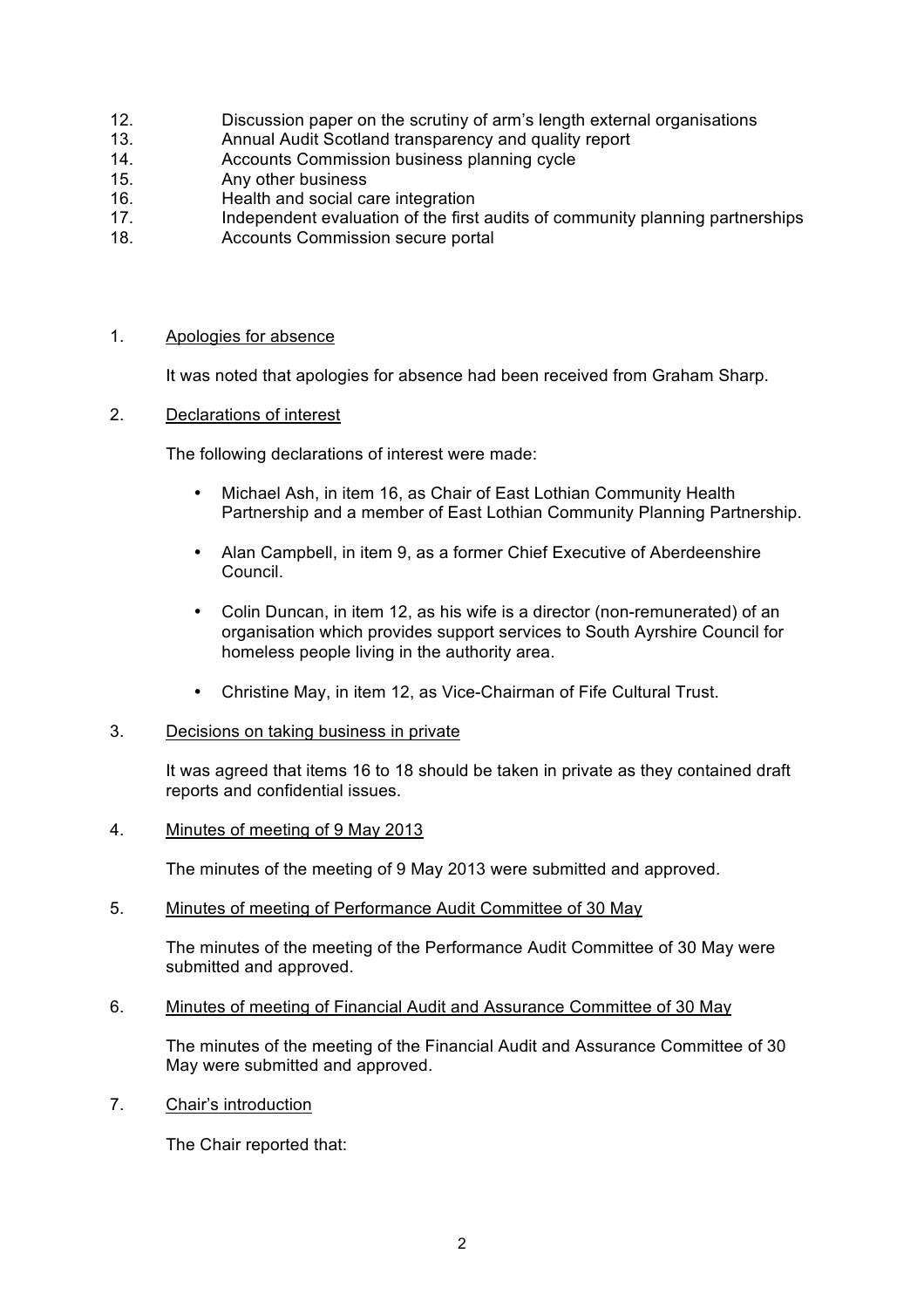- On 20 May, he was accompanied by Douglas Sinclair, Alan Campbell, Sandy Cumming and Christine May to a meeting with representatives of Aberdeen's community planning partnership to discuss the audit of community planning in Aberdeen, which was published on 20 March 2013.
- On 22 May, he attended a conference for public bodies, organised by the Scottish Government, entitled 'Leading Public Sector Reform'.
- Also on 22 May, he attended a workshop convened by the University of Aberdeen exploring the roles of chair and chief executives in the governance of public bodies.
- On 23 May, he attended a meeting of the Audit Scotland Board.
- On 28 May, members attended a workshop on the Rolling Performance Audit Programme, outputs from which would be considered at a forthcoming meeting of the Commission.
- On 29 May, he gave evidence to the Local Government and Regeneration Committee of the Scottish Parliament on the Commission's overview of local government, which was published on 28 March 2013.
- Also on 29 May, he, along with the Auditor General, briefed the Parliament's Public Audit Committee on the Commission's joint report with the Auditor General *Managing early departures from the Scottish public sector*.
- On 6 June he attended meetings of Audit Scotland's Audit Committee and Board.
- Also on 6 June, he chaired the Commission's meeting with strategic scrutiny bodies, also attended by Douglas Sinclair. At that meeting, the group considered two briefings, firstly from the Scottish Government on the progress with the proposed integration of health and social care, and secondly from Audit Scotland on the public inquiry into Mid-Staffordshire NHS Foundation Trust, which the Commission itself had considered at previous meetings.
- On 12 June, he briefed the Parliament's Public Audit Committee on the local government overview.
- On 13 June, he was accompanied by Jim King, Colin Peebles and Graham Sharp to a meeting with representatives of North Ayrshire's community planning partnership to discuss the audit of community planning in North Ayrshire, which was published on 20 March 2013.
- Also on 13 June, Douglas Sinclair was accompanied by Michael Ash, Bill McQueen and Linda Pollock to a meeting with representatives of Scottish Borders community planning partnership to discuss the audit of community planning in Scottish Borders, which was published on 20 March 2013.
- He was aware of advice from the Scottish Government that an advertisement for the recruitment of a new Chair and a new member from November 2013 would be published in July 2013.

It was agreed that the Chair write to the community planning partnerships which were the subject of the recent visits, offering them the Commission's reflections on the meetings.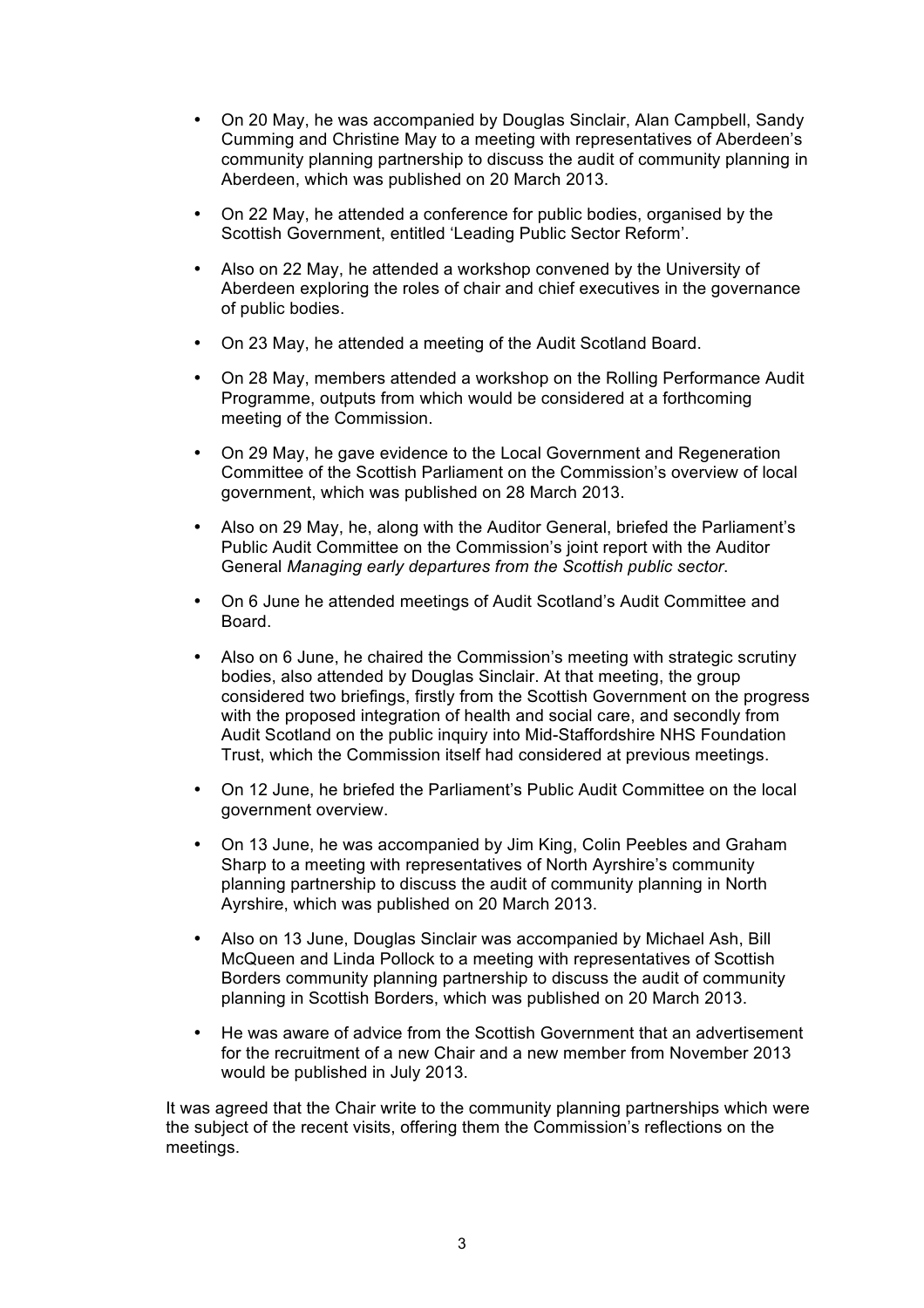Michael Ash reported on a conference which he attended entitled 'Reducing Health Inequalities: Creating a Healthier and Fairer Scotland', on 29 May 2013.

# 8. Update report by the Controller of Audit

The Commission considered a report by the Controller of Audit providing an update on significant recent activity in relation to the audit of local government.

During discussion the Commission:

• In relation to paragraph 6, agreed that the Controller of Audit keep the Commission updated on progress with proposals of the Local Government Association to close its knowledge hub.

## *Action: Controller of Audit*

- In relation to paragraph 7, noted advice from the Controller of Audit that he anticipated that the outputs from the quality assurance of single outcome agreements would be in the public domain, and he would keep the Commission updated on progress.
- In relation to paragraph 8, noted advice from the Controller of Audit that he would investigate links between the Scottish Local Authorities Economic Development Indicators Framework and the SOLACE national benchmarking framework.
- In relation to paragraph 15, noted advice from the Controller of Audit that imminently he would be meeting the Comptroller of Audit and visiting the National Audit Office.
- In relation to paragraph 16, noted advice from the Controller of Audit that he would discuss with the National Audit Office its approach to calculating the financial impact of its work.

Thereafter the Commission agreed to note the report.

## 9. The Shared Risk Assessment process and Best Value audit work

The Commission considered a report by the Controller of Audit providing an update on Best Value audit activity that flows from the shared risk assessment process.

The Commission:

- Agreed that more consistent phraseology be used in such future reports in describing performance and agreed audit work.
- Agreed that the Controller of Audit consider how to give public performance reporting a higher profile in the ongoing shared risk assessment process.
- Agreed that the Controller of Audit make a clearer link in such future reports to his analysis of councils' performance against requirements for public performance reporting (which is subject of another paper at today's meeting).
- Noted advice from the Controller of Audit that an ongoing review of the shared risk assessment process, being led by the Strategic Scrutiny Group (made up of the Commission and its strategic scrutiny partners), would consider the relationship between the audit of community planning partnerships, the joining up of scrutiny, and the shared risk assessment process.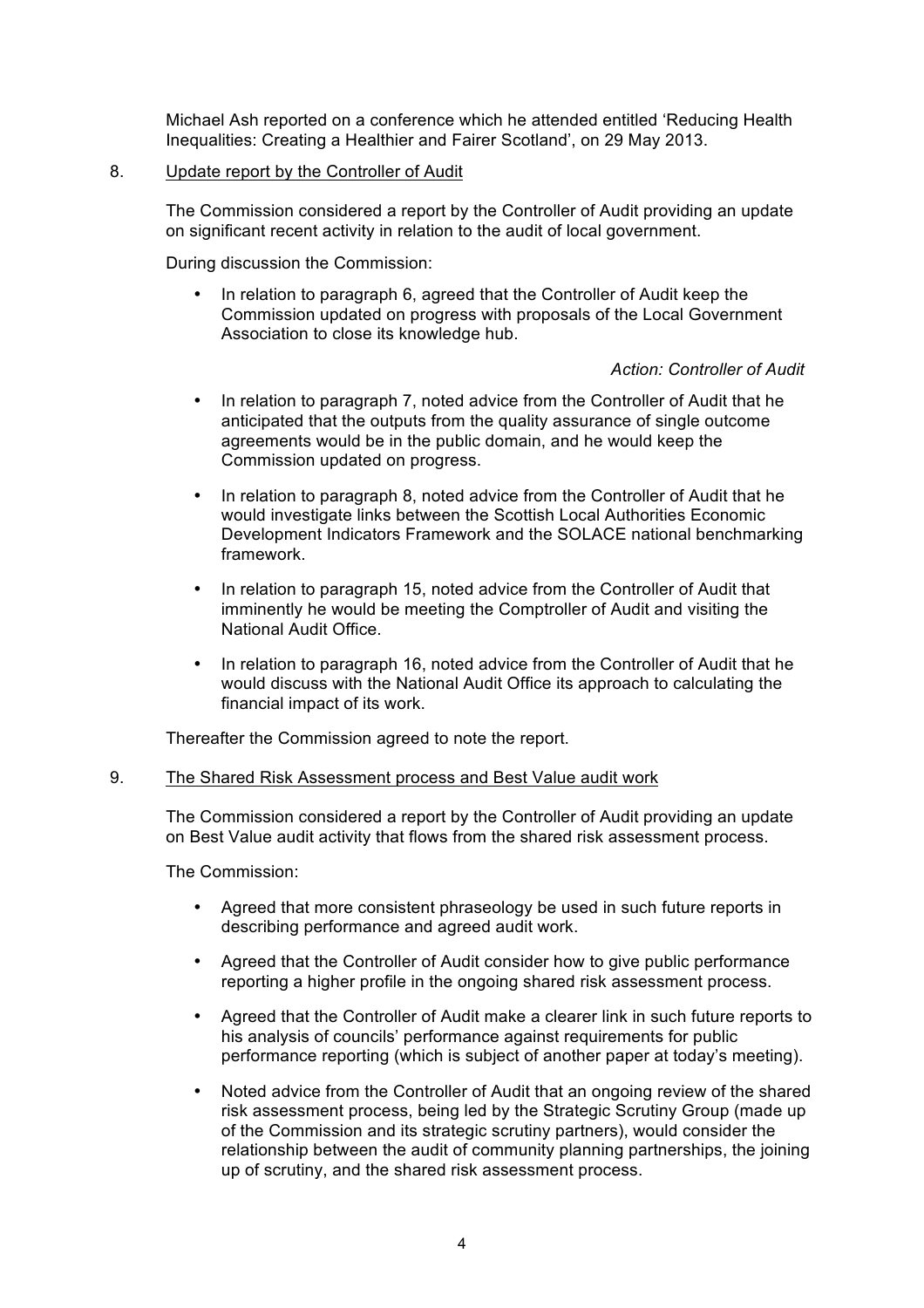- Agreed that the Controller of Audit consider how to ensure the effective involvement of stakeholders in his review of auditing of Best Value.
- Agreed that the Commission be kept informed regularly of Best Value audit activity flowing from the shared risk assessment process.
- Agreed that a schematic representation of the shared risk assessment and associated Best Value process be produced.
- Agreed that the information in the report be included on the proposed Accounts Commission secure portal.
- Noted the key audit findings from the three pieces of targeted Best Value audit work which arose from last year's shared risk assessment process.
- Endorsed the proposed Best Value audit activity arising from the recent shared risk assessment refresh process, in the context of the planned review of the local government Best Value audit and the advent of the community planning partnership audit.
- Agreed that in future the reporting of all Best Value audit work should be either through the annual report to members and the Controller of Audit, or through statutory reporting from the Controller of Audit to the Commission, or both.

# 10. Statutory performance information 2011/12: an evaluation of how councils are fulfilling their duties on public performance reporting

The Commission considered a report by the Controller of Audit providing an update on councils' approach to public performance reporting (PPR) and how well they are implementing obligations in relation to PPR as set out in the Commission's statutory performance information (SPI) Direction.

The Commission:

- Noted the progress councils have made in fulfilling their obligations for public performance reporting as set out in the SPI Direction.
- Noted with disappointment those areas where there remains room for improvement.
- To this end, noted that Audit Scotland will follow up with auditors and appropriate stakeholders.
- Further to this end, agreed that the Chair write to all councils (leaders, chief executives and chairs of audit committees) urging progress.
- Further to this end, agreed that Audit Scotland liaise with the Improvement Service to explore ways to support councils.
- Further to this end, that the Commission articulate its concerns in forthcoming meetings with the Convention for Scottish Local Authorities and the Society of Local Authority Chief Executives Scotland.
- Agreed that the Controller of Audit consider how to identify good practice in the public reporting of performance across the public sector.
- Agreed that public performance reporting be a subject for a future report in the *How Councils Work* series.

*Action:*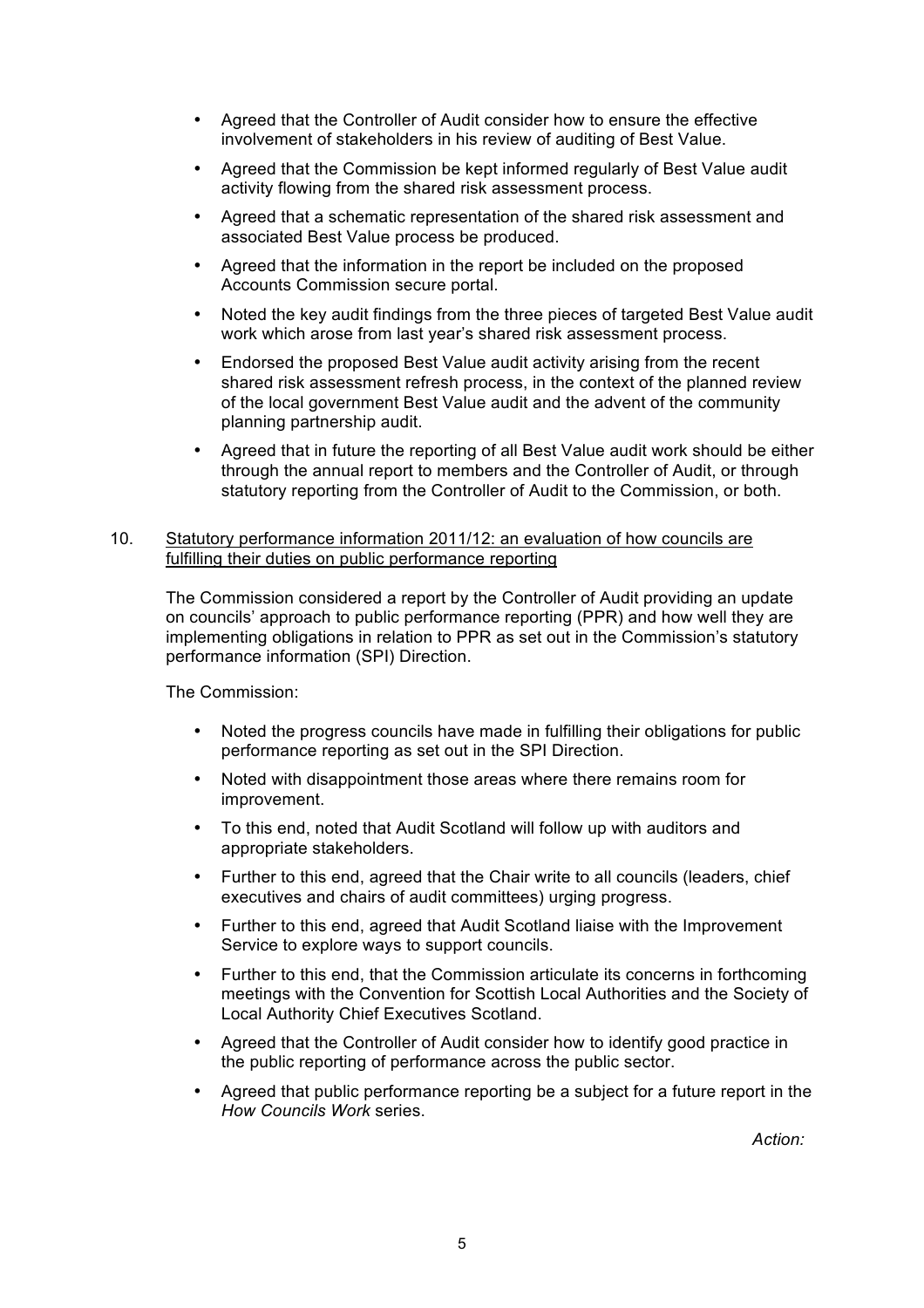# 11. Statement of recommended practice – charitable trusts

The Commission considered a report by the Assistant Auditor General outlining the current and potential future audit arrangements for registered charities administered by Scottish local authorities.

During discussion, the Commission noted advice from the Assistant Auditor General that some local authorities have been rationalising the number of registered charities that they administer.

The Commission:

- In line with its duty to appoint auditors to those bodies defined by Section 106 of the Local Government (Scotland) Act, agreed to formally extend the appointment of each local authority auditor to cover all charities.
- Agreed that the Assistant Auditor General report back on any issues arising from this action.
- Agreed that it would be desirable in the longer term for local authority charities to be subject to the same scrutiny burden as their private sector equivalent.
- To this end, having noted that such an aim would require a change in legislation, agreed that the Assistant Auditor General explore with relevant parties, including the Office of the Scottish Charity Regulator, how to make a proposal for such a change.

*Actions: Assistant Auditor General*

## 12. Discussion paper on the scrutiny of arm's length external organisations

The Commission considered a report by the Controller of Audit providing contextual information and identifying issues relating to local authority arm's length external organisations (ALEOs) and outlining potential next steps for the Commission to take.

During discussion, the Commission:

- Agreed that more detailed information on organisational structure and resources be produced for a sample of around 15 different ALEOs.
- Agreed that more information be provided on the size and budget of ALEOs, notwithstanding the advice of the Controller of Audit that more discussion would be needed on what constitutes an ALEO.
- To this end, agreed to delegate to the Chair and Deputy Chair to discuss further with the Controller of Audit the information and timing of information to be provided to the Commission to allow it to give further consideration to future steps.

*Actions: Controller of Audit*

## 13. Annual Audit Scotland transparency and quality report

The Commission considered a report by the Assistant Auditor General advising of the quality of audit services delivered on its behalf by Audit Scotland and the professional firms. The report included information on the Audit Scotland Quality Framework, within which the Assistant Auditor General had based his analysis.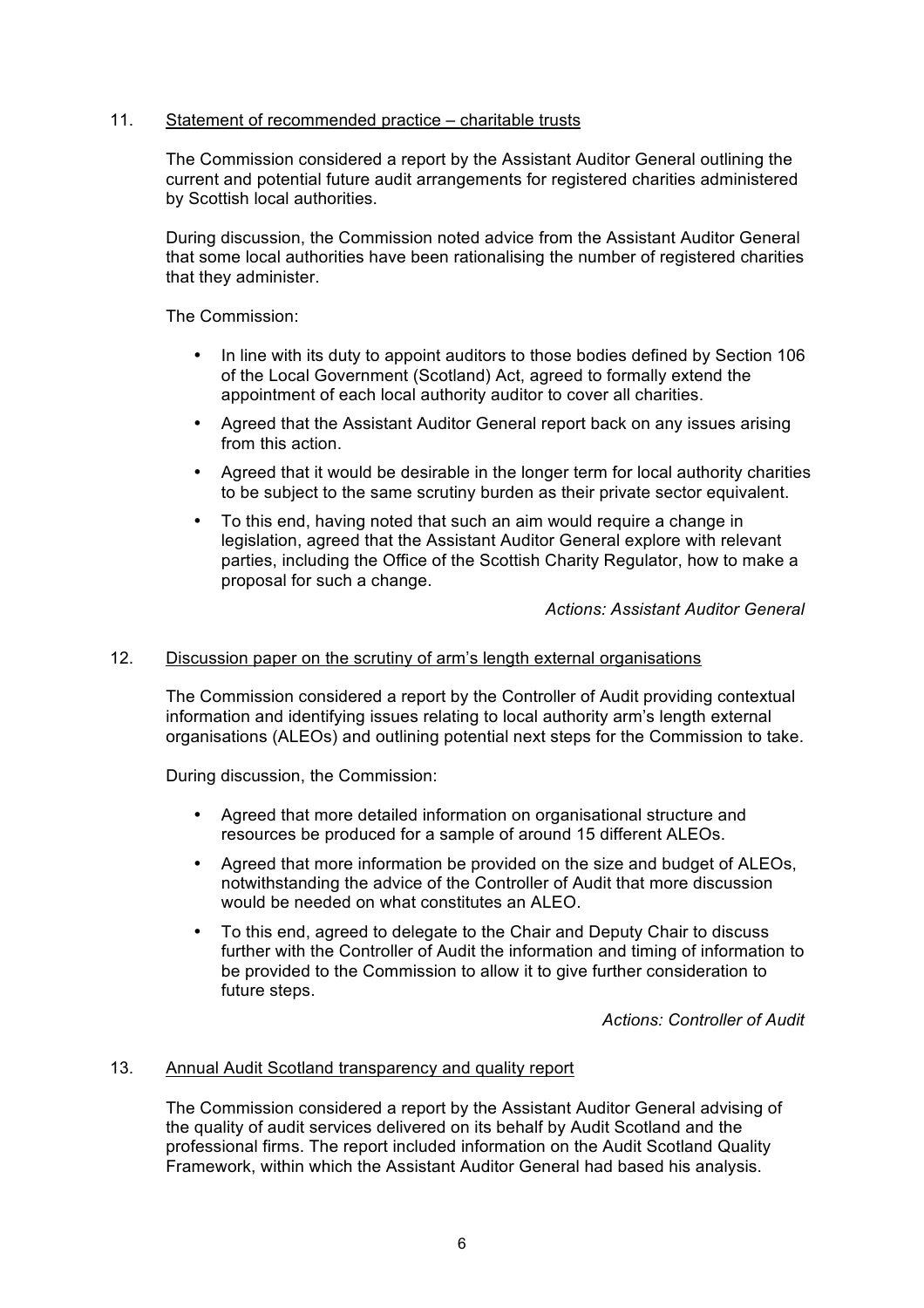During discussion, the Commission:

- Noted advice from the Assistant Auditor General in relation to improvement targets arising from internal quality monitoring reviews of audits.
- Agreed that such information feature in future transparency and quality reports.

*Action: Assistant Auditor General*

Thereafter the Commission agreed to note the report.

## 14. Accounts Commission business planning cycle

The Commission considered a report by the Secretary and Business Manager proposing a business cycle for the Commission.

The Commission agreed to implement the business planning cycle with immediate effect.

#### 15. Any other business

The Commission noted that there was no other business to be considered.

## 16. Health and social care integration [in private]

The Commission agreed that this item be held in private to allow it to consider actions arising therefrom.

The Commission considered a verbal briefing by the Controller of Audit on the Scottish Government's Integration of Adult Health & Social Care Integration Bill.

Following discussion, the Commission:

• Agreed that further information on the Bill be circulated to members.

#### *Action: Secretary and Business Manager*

• Noted that the Assistant Auditor General was investigating the implications of the Bill for audit, and would report to the Commission in this regard in due course.

## 17. Independent evaluation of the first audits of community planning partnerships [in private]

The Commission agreed that this item be held in private to allow it to consider actions arising from a report.

The Commission considered a report of an independent evaluation of the first three audits of community planning partnerships conducted on behalf of Audit Scotland by Rocket Science.

The Chair welcomed Richard Scothorne, Director, and Cherri Blissett, Associate Director, to the meeting. Mr Scothorne and Ms Blissett then undertook a presentation summarising the report and took questions from Commission members.